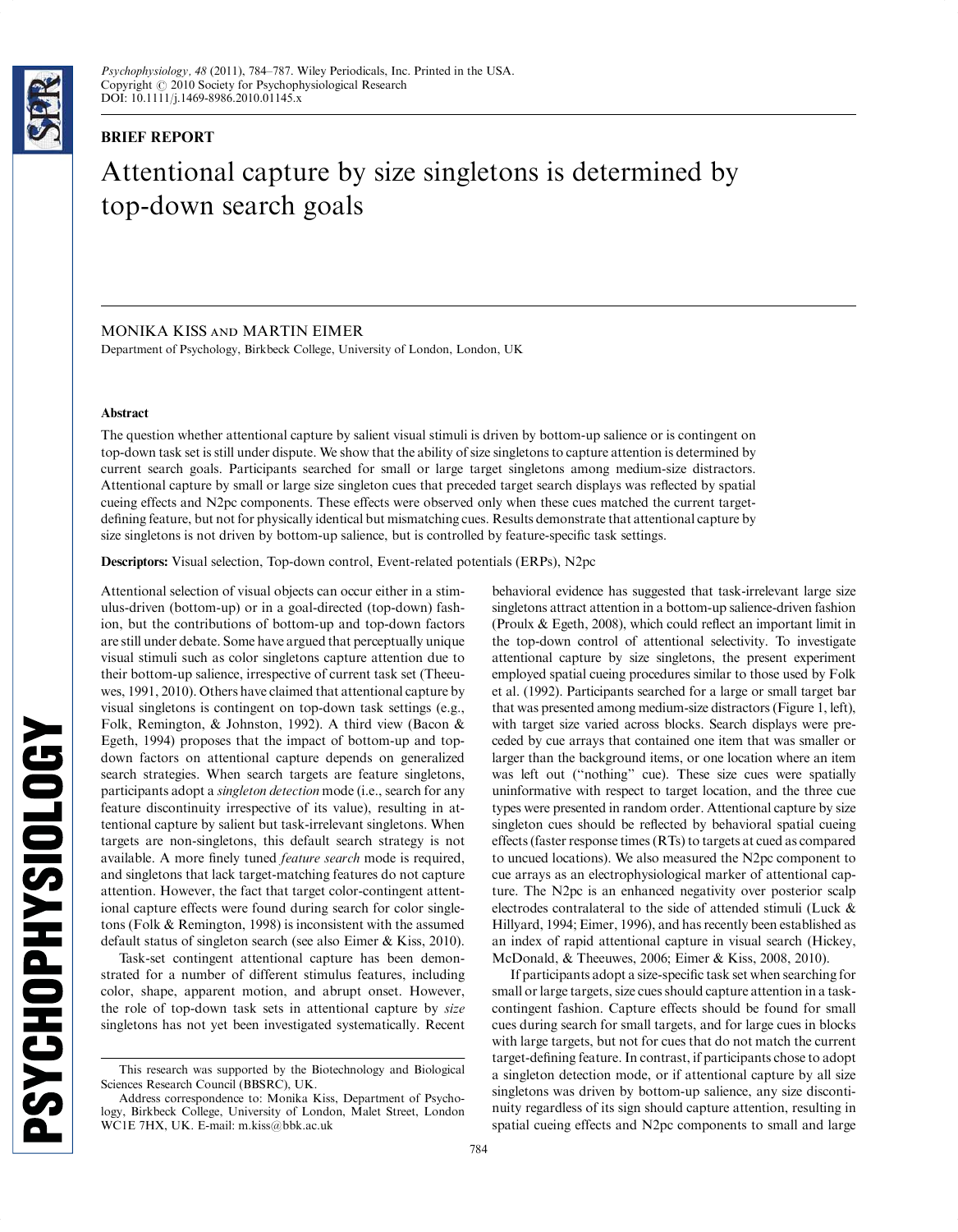cues, regardless of whether participants search for small or large targets. A third possibility is that only large, but not small, size singleton cues capture attention in a stimulus-driven fashion due to their higher signal strength (Proulx & Egeth, 2008). In this case, task-set contingent capture should be observed only for small cue arrays (see also Treisman & Gormican, 1988, for asymmetries between search for large vs. small target singletons).

''Nothing'' cues were included to explore the possibility that the absence of a stimulus in the cue array might be attentionally equivalent to an (infinitesimally) small size cue. In this case, a size-specific top-down task set could result in attentional capture by ''nothing'' cues during search for small targets, but not in blocks with large targets.

#### Method

#### **Participants**

Twelve right-handed volunteers (six males; mean age 24.9 years) with normal or corrected vision were tested.

# Stimuli and Procedure

Stimuli were presented on an LCD monitor against a black background. In each trial, circular cue arrays preceded circular target arrays (Figure 1). Search arrays contained six gray bars that were randomly oriented horizontally or vertically, at a distance of  $4.1^{\circ}$  from a central fixation point. In separate blocks, the target bar was either smaller ( $0.2^{\circ} \times 0.4^{\circ}$  visual angle) or larger  $(0.6^{\circ} \times 1.2^{\circ})$  than the distractors  $(0.4^{\circ} \times 0.8^{\circ})$ . Targets appeared equiprobably and randomly at one of the four locations on the left or right side, but never at the top or bottom location. Cue arrays contained five or six gray items composed of four dots. In twothirds of trials, one item was either smaller  $(0.2^{\circ} \times 0.2^{\circ})$  or larger  $(0.6^{\circ} \times 0.6^{\circ})$  than the others  $(0.4^{\circ} \times 0.4^{\circ})$ . In the remaining third, one item was left out (''nothing'' cue). All three cue types appeared randomly and equiprobably at one of the four left or right locations, but never at the top or bottom, and were spatially uninformative with respect to the location of subsequent targets. All stimuli were equiluminant gray  $(10.3 \text{ cd/m}^2)$ .

Cue and search displays were each presented for 50 ms, separated by a 150-ms blank interval. The interval between search array offset and the onset of the next cue array was 1450 ms. Participants had to detect small or large target bars and report their orientation (vertical or horizontal) by pressing one of two response buttons with their left or right index finger as fast and accurately as possible while maintaining central fixation. Large and small bars served as targets in eight successive experimental blocks, with task order counterbalanced across participants. Each block contained 96 trials.

# EEG Recording and Analysis

Electroencephalogram (EEG) was DC-recorded from 23 scalp electrodes at standard positions of the extended 10/20 system



Figure 1. Left: Stimulus set-up and trial structure. Spatially uninformative small, large, or ''nothing'' cues preceded search arrays containing a size singleton target. Small and large targets were presented in separate blocks. Right: Mean correct response times in trials with small, large, and ''nothing'' cues, shown separately for blocks with small and large targets, and trials where cue and target singletons were presented at the same location (black bars) or at different locations (gray bars). Error bars depict standard errors of the mean.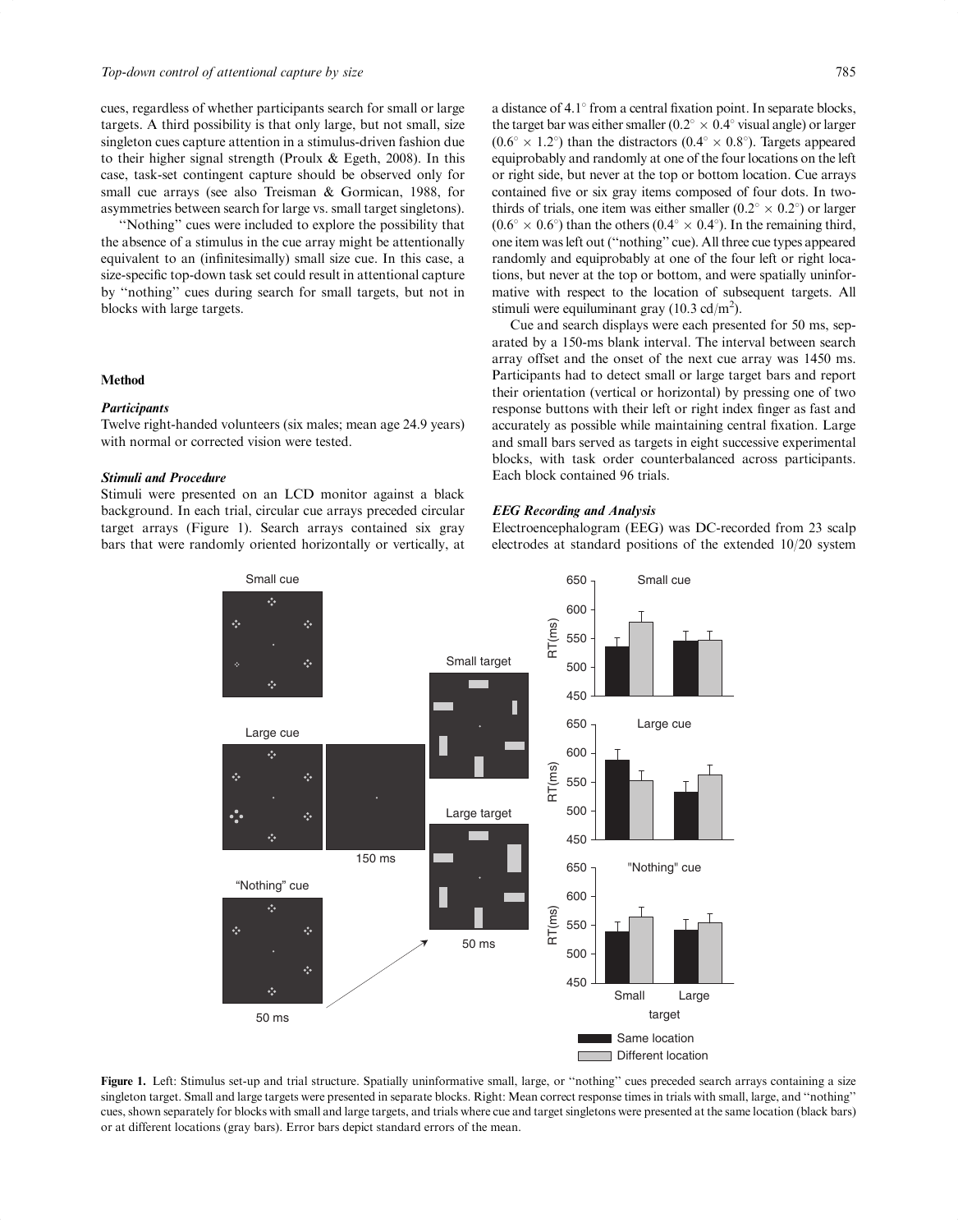(500 Hz sampling rate; 40 Hz low-pass filter; 50 Hz notch filter, no additional off-line filtering) with a left-earlobe reference, was re-referenced offline to averaged earlobes, and segmented into epochs from 100 ms before to 500 ms after cue onset. Trials containing saccades, blinks, or muscle artifacts (horizontal electrooculogram channel exceeding  $\pm 30 \mu V$ ; vertical electrooculogram channel  $\pm 60 \mu V$ ; all other channels  $\pm 80 \mu V$ ), and trials with incorrect responses were removed from analysis. Average waveforms were computed relative to a 100-ms pre-cue baseline. The N2pc in response to the cue was quantified at lateral posterior electrode sites PO7 and PO8 (where this component is typically maximal) on the basis of event-related potential (ERP) mean amplitudes measured in the 200–300 ms interval after cue onset. Greenhouse-Geisser corrections for nonsphericity were applied where appropriate.

# **Results**

### Behavioral Data

Spatial cueing effects indicative of attentional capture (faster RTs to targets at cued vs. uncued locations) were present for small and large cues during search for small and large targets, respectively, but not vice versa (Figure 1, right panel). For ''nothing'' cues, spatial cueing effects were present regardless of target size. A three-way analysis of variance (ANOVA) on mean RTs with the factors cue type (small, large, ''nothing''), task (small vs. large target) and cue-target location (same vs. different) confirmed these observations. A main effect of cue type,  $F(2,22) = 7.4$ ,  $p<.01$ , reflected overall slower RTs in trials with large cues. A main effect of cue-target location,  $F(1,11) = 27.3$ ,  $p < .001$ , showed that RTs were faster when cue and target appeared at the same location relative to different locations. There was no main effect of task,  $F<1$ . Most importantly, an interaction between cue type, task, and cue-target location,  $F(2,22) = 25.4$ ,  $p < .001$ , demonstrated that spatial cueing effects differed across different combinations of cue type and task instruction.

Separate ANOVAs were conducted for each cue type. For small cues, a main effect of cue-target location,  $F(1,11) = 17.7$ ,  $p < .001$ , was accompanied by a task  $\times$  cue-target location interaction,  $F(1,11) = 10.2$ ,  $p < .01$ . Small cues triggered spatial cueing effects during search for small targets,  $t(11) = 3.8$ ,  $p < .01$ , but not in blocks with large targets,  $t < 1$ . For large cues, there was no main effect of cue-target location,  $F<1$ , but a task  $\times$  cuetarget location interaction,  $F(1,11) = 57.3$ ,  $p < .001$ . Large cues triggered spatial cueing effects indicative of attentional capture in blocks with large targets,  $t(11) = 6.2$ ,  $p < .001$ , and inverted spatial cueing effects (faster RTs for targets at uncued locations) in blocks with small targets,  $t(11) = -4.6$ ,  $p < .001$ . For "nothing" cues, a main effect of cue-target location,  $F(1,11) = 31.8$ ,  $p < .001$ , did not interact with task,  $F(1,11) = 1.6$ ,  $p = .23$ . These cues elicited spatial cueing effects during search for small and large targets,  $t(11) = 4.0$  and 2.5, respectively,  $p < .002$  and 0.028. Error rates were low (4.3% and 3.7% for blocks with small and large targets, respectively). There were no reliable effects of task, cue type, or cue-target location on error rates.

#### ERP Data

Figure 2 shows ERPs at lateral posterior electrodes PO7/8 contralateral and ipsilateral to the visual hemifield of a size cue, separately for all cue types, and for blocks with small or large targets. An N2pc was elicited by small and large cues only when they matched the current target-defining feature. For ''nothing'' cues, an N2pc was



Figure 2. Grand average ERPs obtained in response to cue arrays at lateral posterior electrodes PO7 and PO8 contralateral (dashed lines) and ipsilateral (solid lines) to the side of the size singleton cue. Waveforms are shown separately for small, large, and ''nothing'' cues, and for blocks with small or large target bars.

present during search for small and for large targets. An ANOVA conducted on N2pc mean amplitudes for the factors cue type (small, large, ''nothing''), task (small vs. large target), cue side (left vs. right), and contralaterality (electrode contralateral vs. ipsilateral to the cue) obtained a main effect of contralaterality,  $F(1,11) = 28.8$ ,  $p < .001$ , and a cue type  $\times$  task  $\times$  contralaterality interaction,  $F(2,22) = 12.9$ ,  $p < .001$ . Separate ANOVAs were conducted for each cue type. For small cues, there was a main effect of contralaterality,  $F(1,11) = 13.3$ ,  $p < .01$ , and a task  $\times$  contralaterality interaction,  $F(1,11) = 20.7$ ,  $p < .001$ . Follow-up analyses confirmed the presence of an N2pc to small cues during search for small targets,  $F(1,11) = 19.1$ ,  $p < .001$ , but not in blocks with large targets,  $F(1,11) = 1.3$ ,  $p = .28$ . For large cues, there was no main effect of contralaterality,  $F<1$ , but a target type  $\times$  contralaterality interaction,  $F(1,11) = 8.8$ ,  $p < .05$ . An N2pc was triggered by large cues during search for large targets,  $F(1,11) = 5.6$ ,  $p < .05$ . In blocks with small targets, the tendency for a polarity-inverted N2pc was not reliable,  $F(1,11) = 3.1$ ,  $p = .11$ . For "nothing" cues, there was a main effect of contralaterality,  $F(1,11) = 34.5$ ,  $p < .001$ , but no target type  $\times$  contralaterality interaction,  $F<1$ . Follow-up analyses confirmed that an N2pc was triggered by ''nothing'' cues during